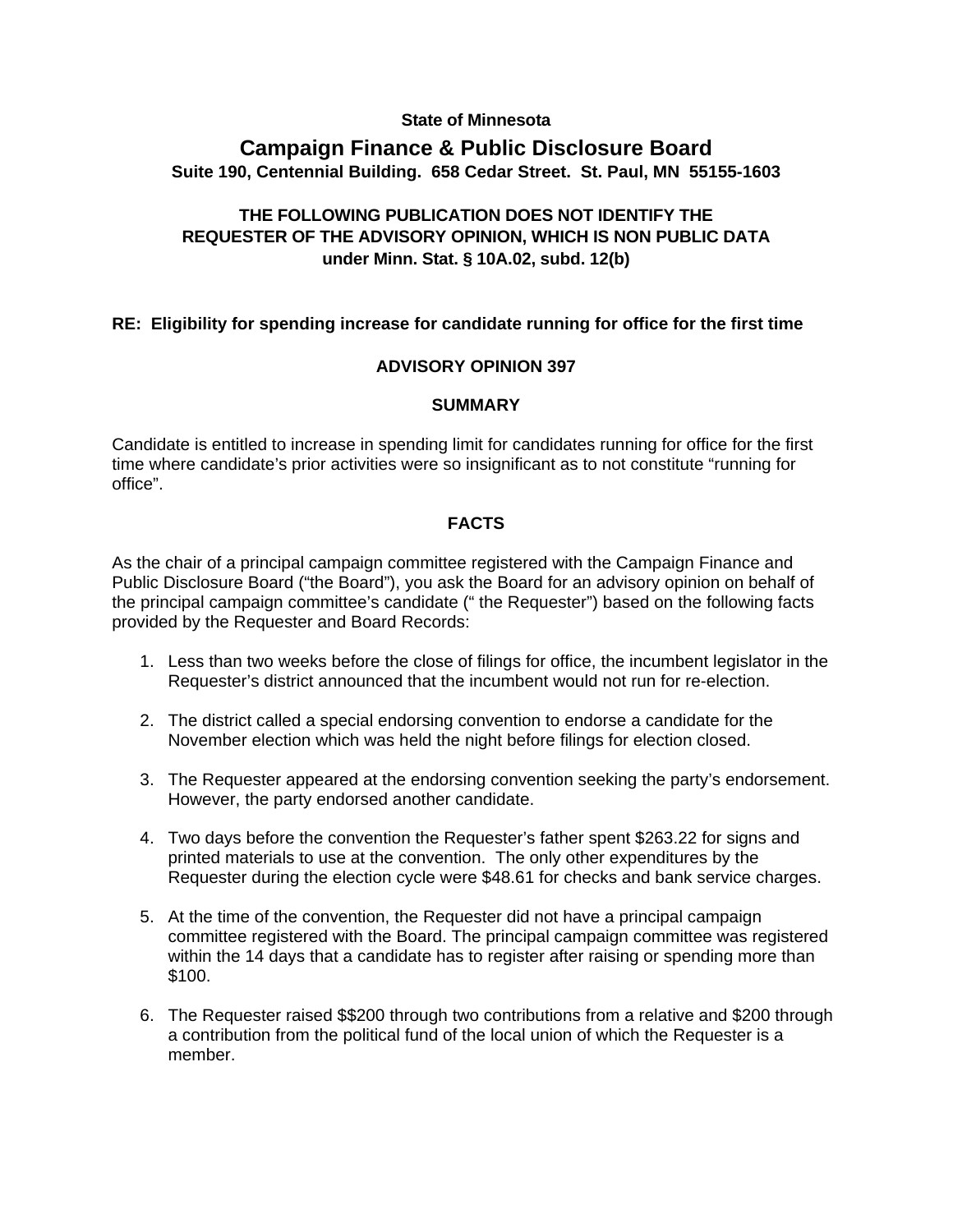- 7. Because he had not received the party's endorsement, the Requester did not file for office and did not engage in fundraising or spending other than as indicated in paragraphs 4 and 6 above.
- 8. The Requester now wishes to run for the House of Representatives in another district and asks if he is eligible for the campaign expenditure limit increase available to candidates running for office for the first time.

#### **Issue**

**Does the Requester's raising of \$400 and spending less than \$265 on signs for an endorsing convention for a seat in the legislature constitute a previous run for that office that will disqualify the Requester from the ten percent increase in the campaign expenditure limit for candidates who are running for an office for the first time?** 

## **Opinion**

Minnesota Statutes, Section 10A.25, subd. 2(d) provides that:

"The expenditure limits in this subdivision for an office are increased by ten percent for a candidate who is running for that office for the first time and who has not run previously for any other office whose territory now includes a population that is more than one-third of the population in the territory of the new office."

Among the offices for which the subdivision specifies campaign expenditure limits is the office of state representative.

The Requester registered a principal campaign committee for the office sought in a different district during the previous election cycle, but never filed for office or sought the support of the general voting public.

In the previous election cycle, the Requester met the definition of a "candidate" under Minnesota Statutes Chapter 10A since he raised and spent more than \$100 to influence his nomination at the endorsing convention. However, the statutory language that qualifies a person for a campaign expenditure limit increase is not based on whether an individual has been a "candidate" for the office before, but whether the person has "run for office" previously. Meeting the minimal financial threshold for becoming a candidate does not necessarily constitute running for office.

In determining whether a candidate ran for office in a previous election cycle, the Board examines a number of relevant factors. Among these factors are (1) if the candidate sought and did not receive party endorsement, did the candidate, nevertheless, file for election to that office; (2) did the candidate incur any campaign expenditures during the election cycle after the endorsing convention; (3) what was the scope and timing of the candidate's prior fundraising efforts; (4) what was the dollar level of the candidate's fundraising during the prior election cycle; (5) what was the candidate's overall level of campaign expenditures and noncampaign disbursements during the prior election cycle?

Examining these factors in view of the facts presented, the Board notes that the requester did seek his party's endorsement in the previous election cycle. He could not have made the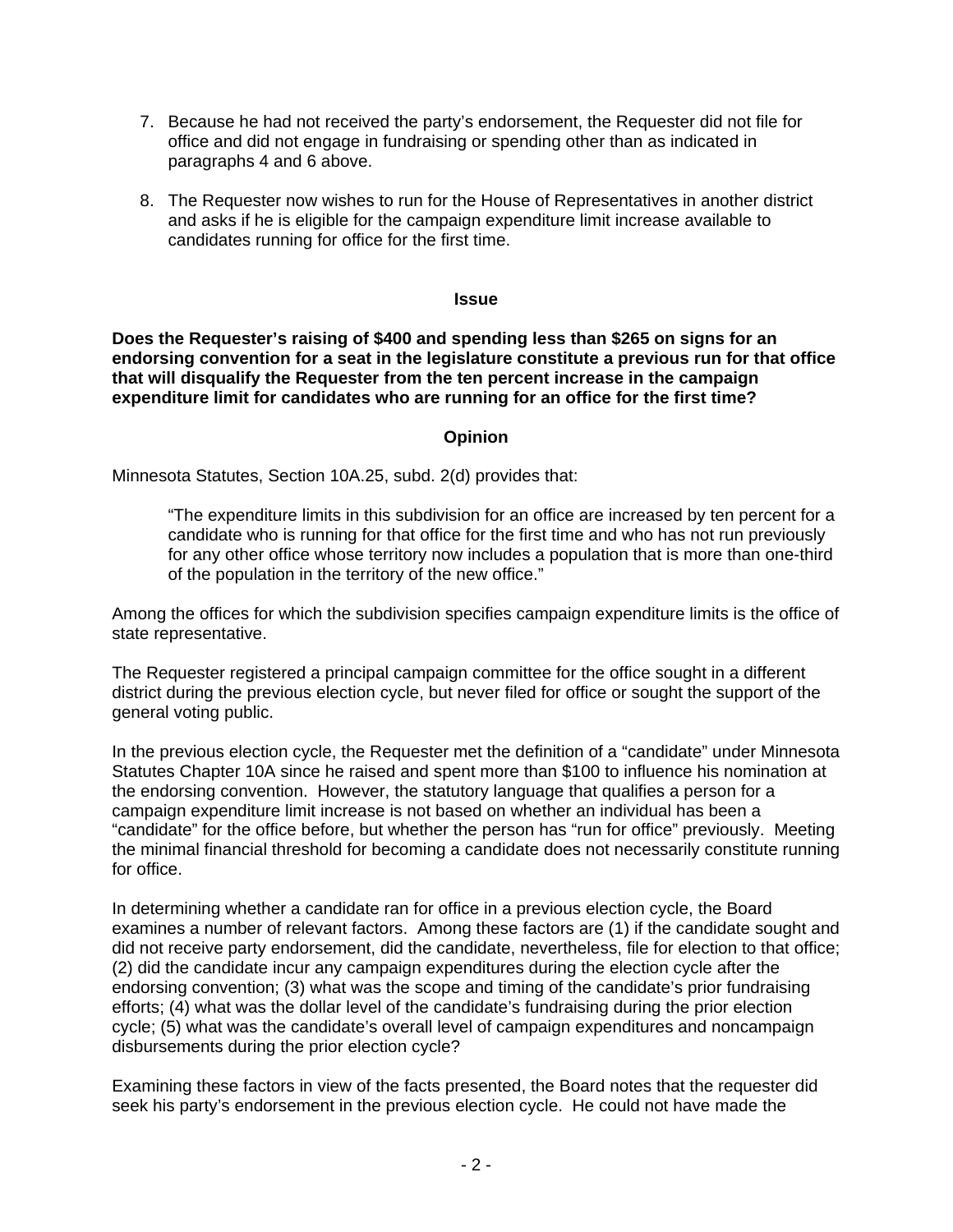decision to do so until the incumbent announced the intention not to run again; less than two weeks before filings for office closed. The Requester's only expense, which was incurred prior to the endorsing convention, was for less than \$265 for signs for the convention. After the convention, the Requester had no further campaign spending activity.

The Requester did not engage in general fundraising. His minimal fundraising efforts were directed to a relative and the political fund of the union of which he was a member. Because the Requester spent more than \$100 in 2006 to influence his nomination, he was required to register a principal campaign committee with the Board.

The Requester's efforts were directed solely toward influencing his nomination as the party's candidate at its endorsing convention. He spent no money and engaged in no efforts to influence voters in the general election. This is not to say that every candidate who loses the endorsement and does not file for office will be found eligible for the campaign expenditure limits increase for a person who has not previously run for office. Each matter must be evaluated on its own merits using the factors listed above as well as any other factors relevant to the particular facts.

Considering all of the facts, the activities of the Requester do not constitute "running for office" as that phrase is used in Minnesota Statutes, Section 10A.25, subd. 2(d). The Requester is eligible for the spending increase prescribed in the statute.

Issued May 16, 2008

Sven A. Wehrwein, Chair Campaign Finance and Public Disclosure Board